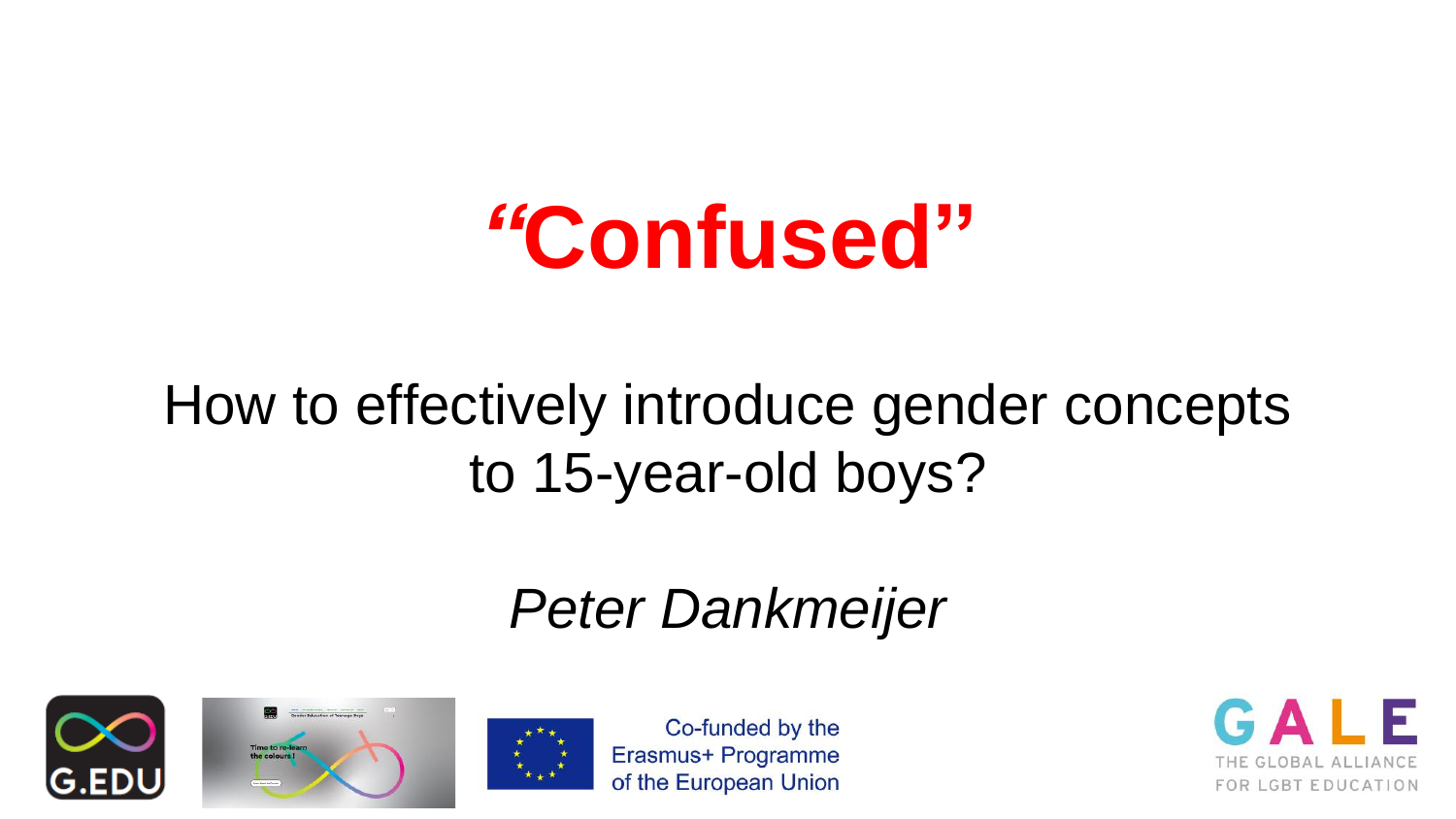### Introducing teen boys in gender concepts

GALE: the Global Alliance for LGBT Education (www.gale.info)

#### G.EDU:

Gender is a construct based on heteronormativity and patriarchy

Teenage boys come from 15 years of upbringing in heteronormativity, and are likely to think patriarchy, roles of males and females and being hetero is natural, the standard and normal.

How can we introduce boys in a ways of thinking that is quite alien and new for them?

#### Four strategies considered



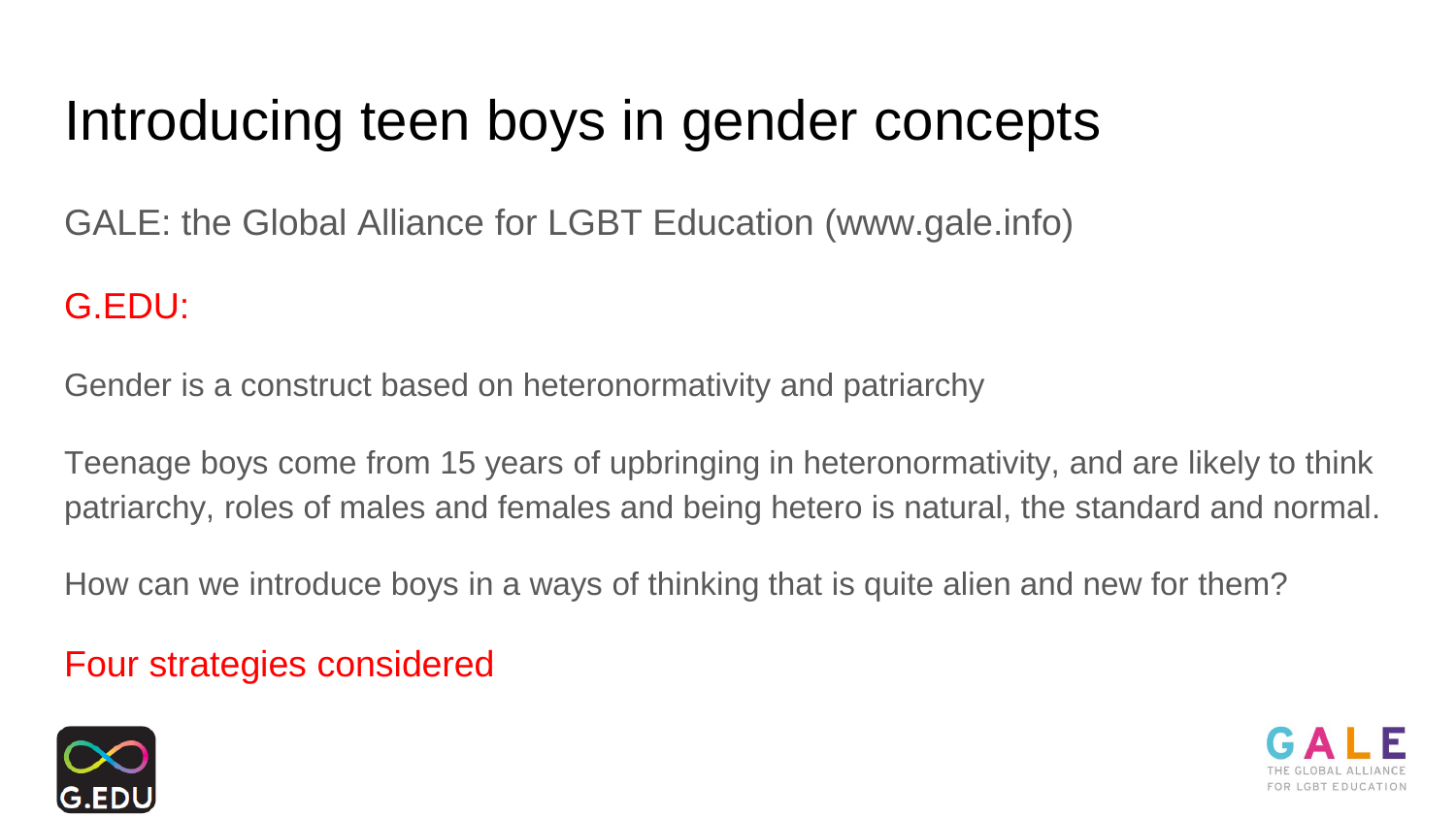## 1. A factual explanation

Offer academic definitions

Explain the difference between sex, gender, gender expression, gender identity (and attraction) ([Gender Bread Person\)](https://www.genderbread.org/)



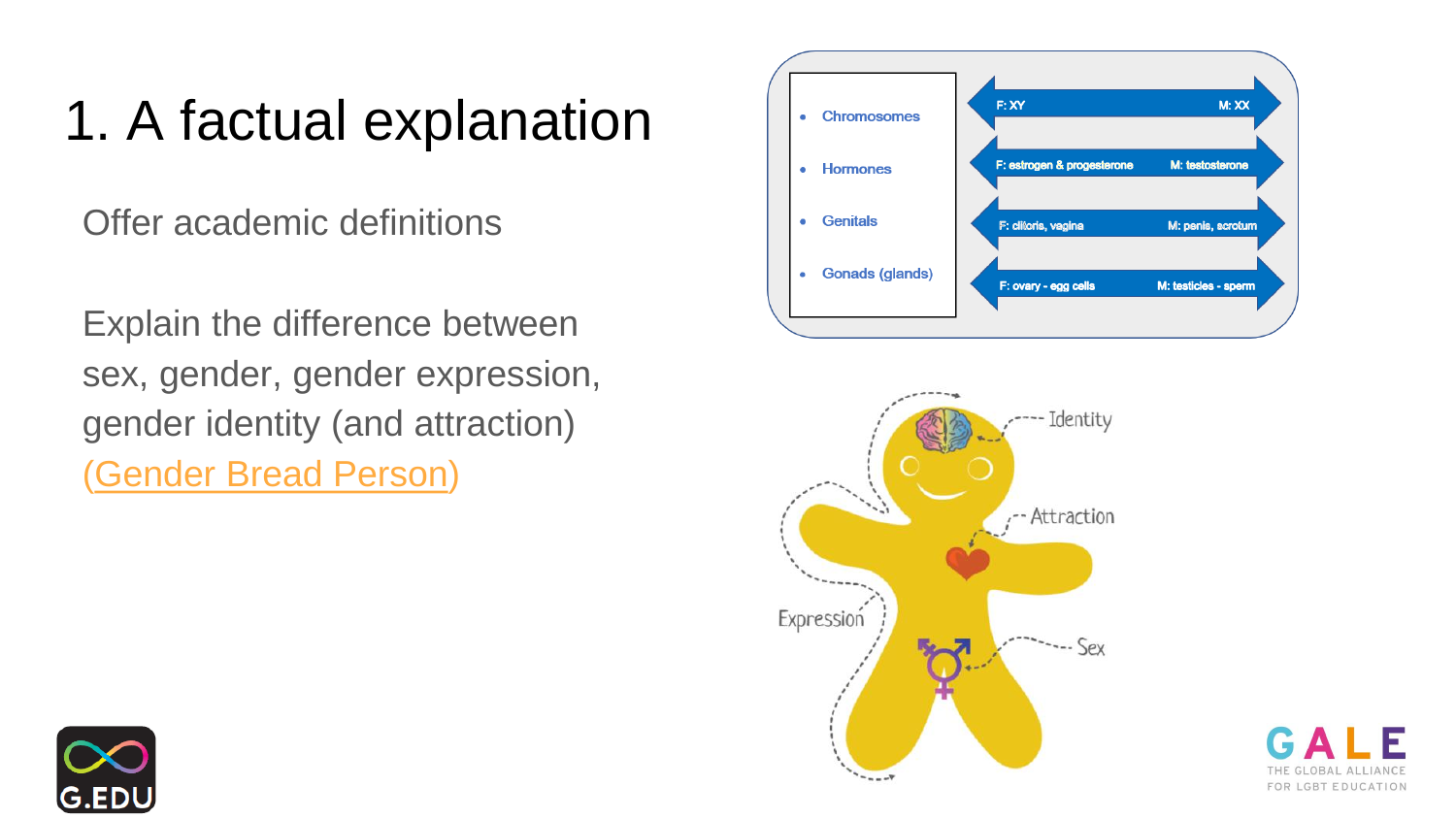### A factual explanation: disadvantages

- **Gender** is the range of characteristics pertaining to femininity and masculinity and differentiating between them. Depending on the context, this may include sex-based social structures (i.e., gender roles) and gender identity.[\[1\]\[2\]\[3\]](https://en.wikipedia.org/wiki/Gender#cite_note-udry-1) Academic definitions are complicated, not formulated to influence attitudes, and (for teen boys) plain **dull**
- The **Gender Bread Person** explanation may elicit disbelief and not be "convincing"



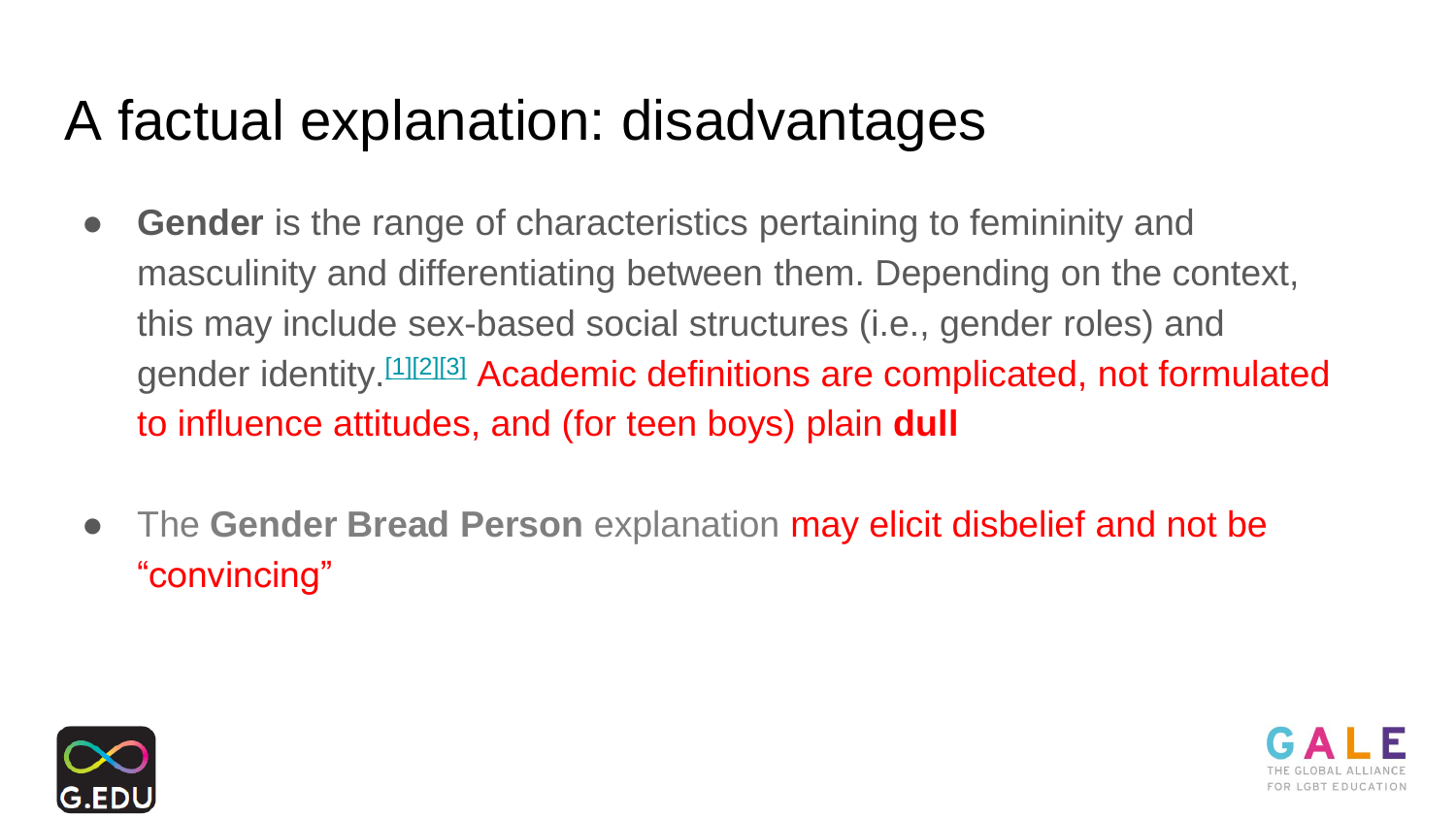## 2. Discussion about free choice

Explain gender aspects as continuums

Do activities that help boys reflect on their own and others' gender aspects

[\(The Astronaut\)](https://www.youtube.com/watch?v=FZWfZdrvyIc)



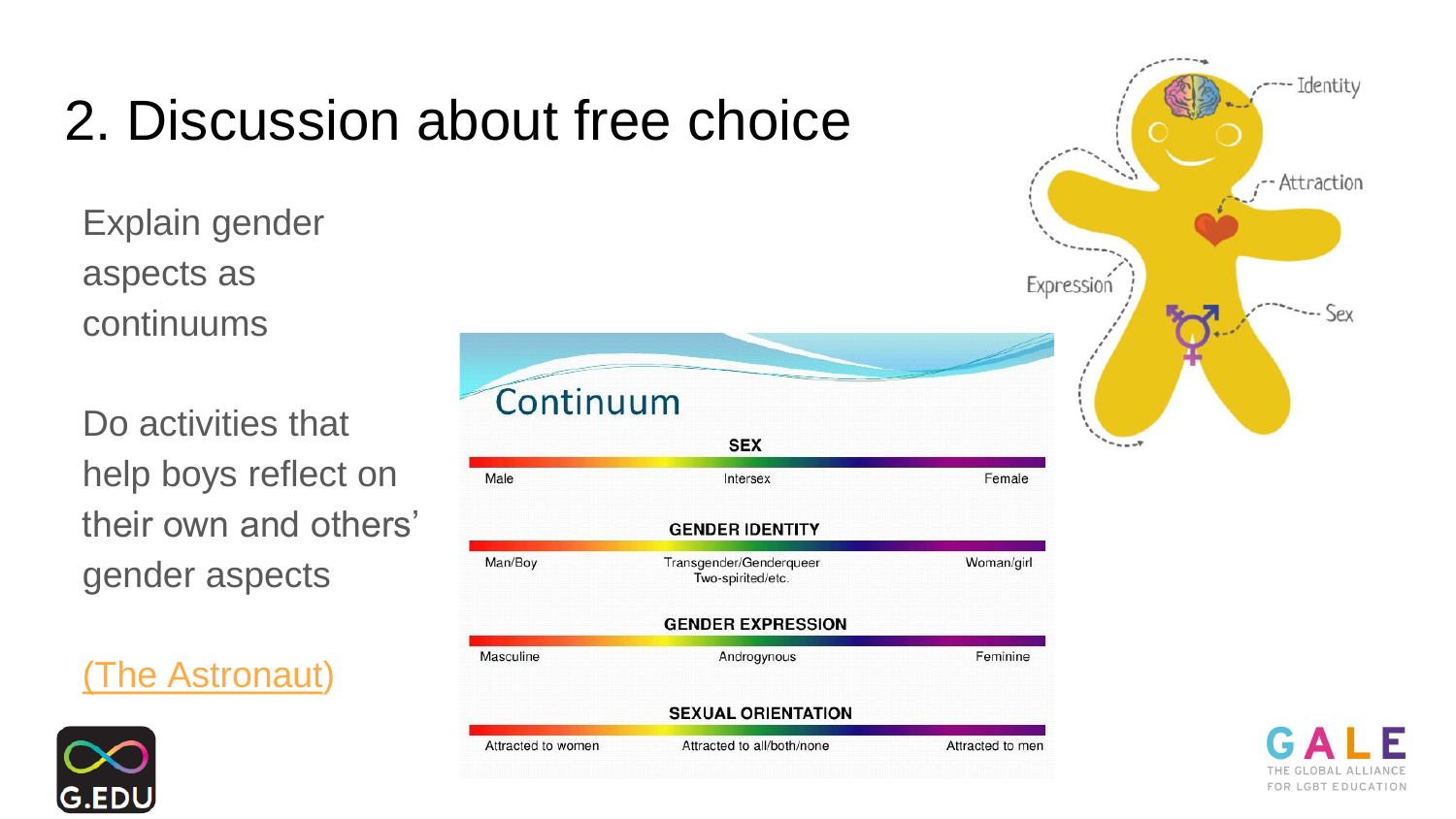### Discussion about free choice: disadvantages

- Exploring the flexibility of gender aspects is mainly interesting for boys who already doubt their gender or sexual preference
- Rating yourself or others on a gender or sexual continuum can be a threatening exercise
- There has been criticism on the Gender Bread continuums as reconfirming gender binary thinking



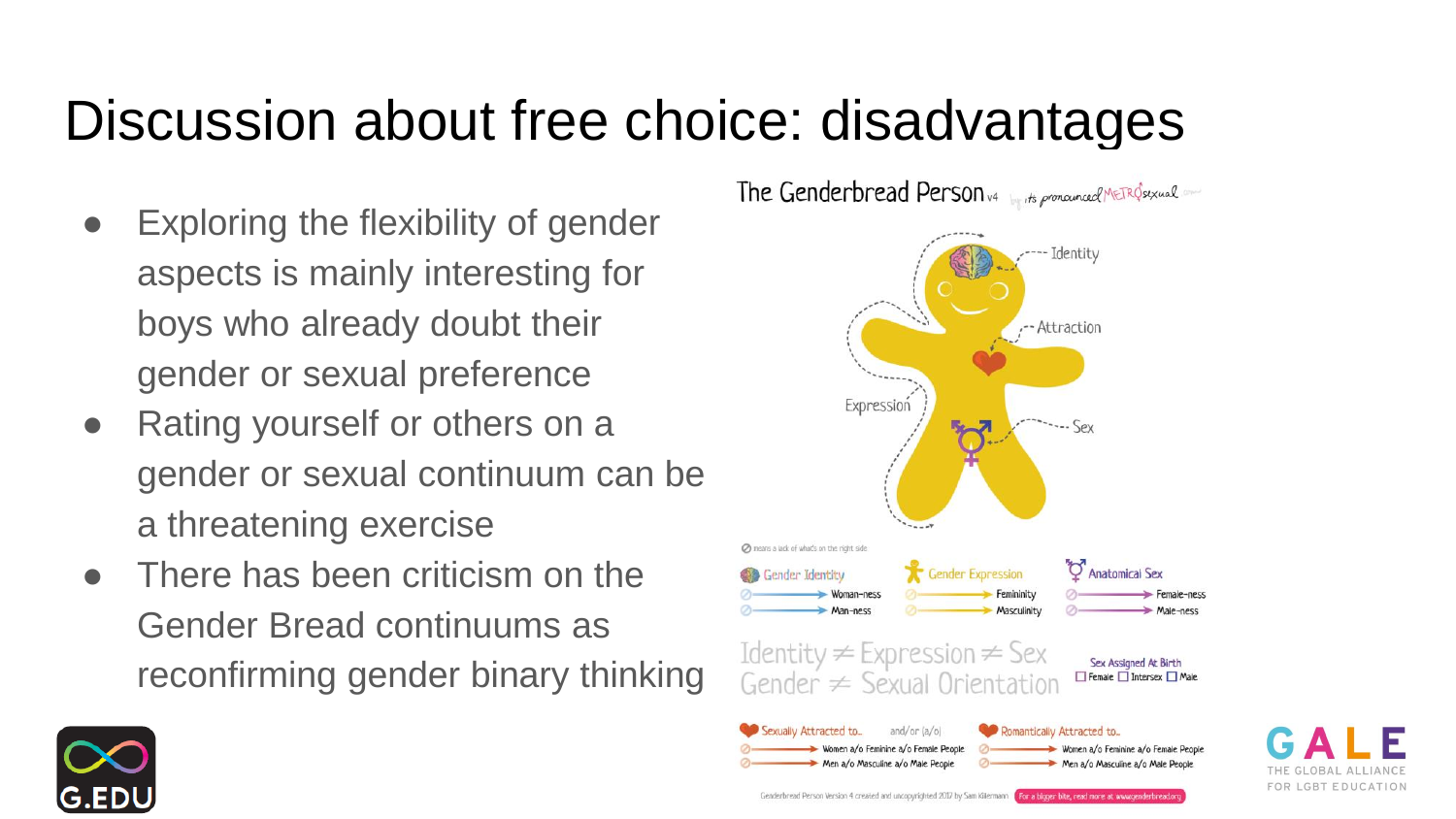### 3. Showing role models

Peer educators (strong women, caring men, LGBTI people)

Images, video







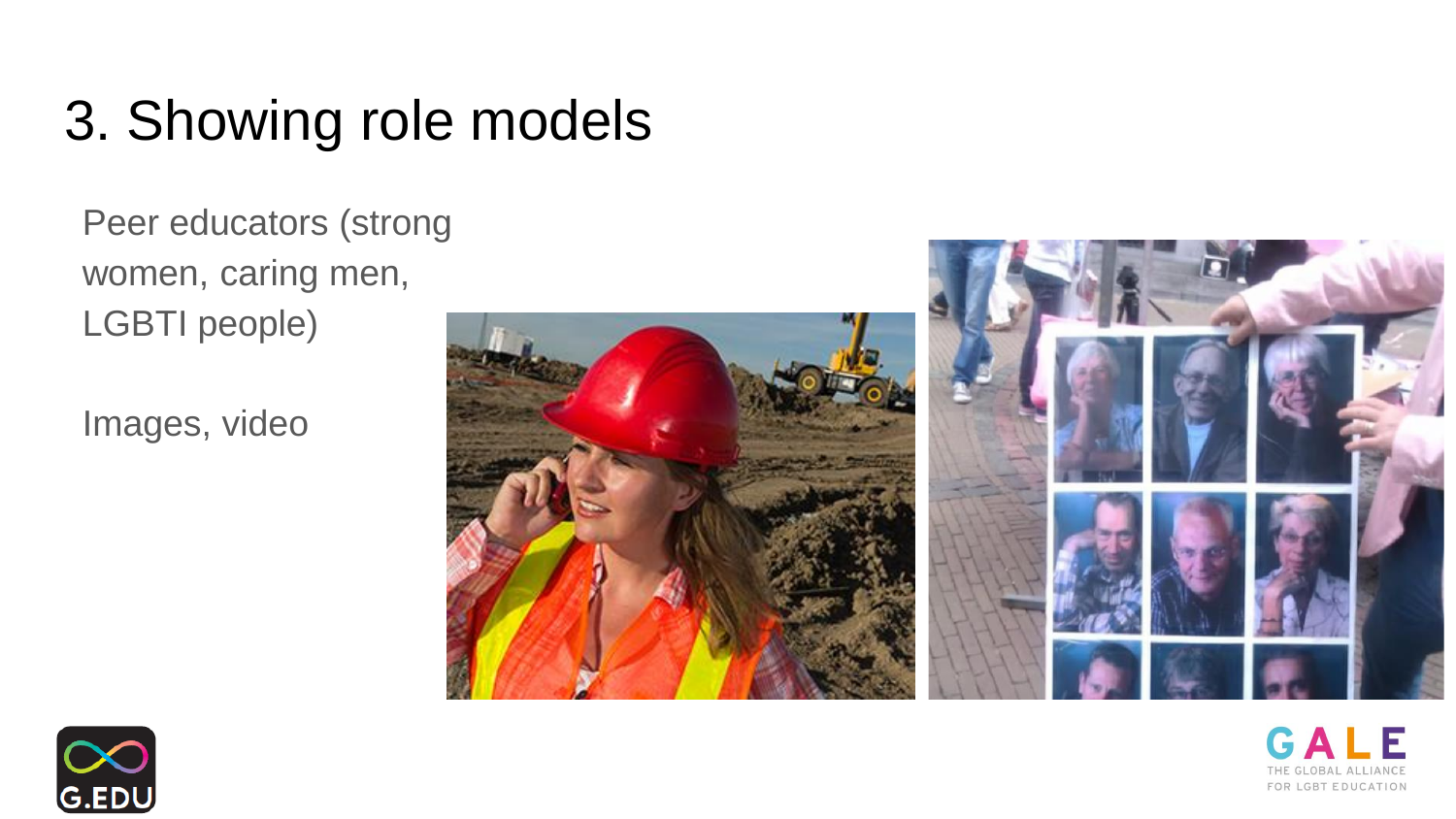## Showing role models: disadvantages

- Normative role models are assigned higher status
- Normative role models may reinforce stereotypes
- Alternative role models tend to be seen as exceptions to the norm
- Non-normative role models may even elicit aversion and reinforce stereotypes



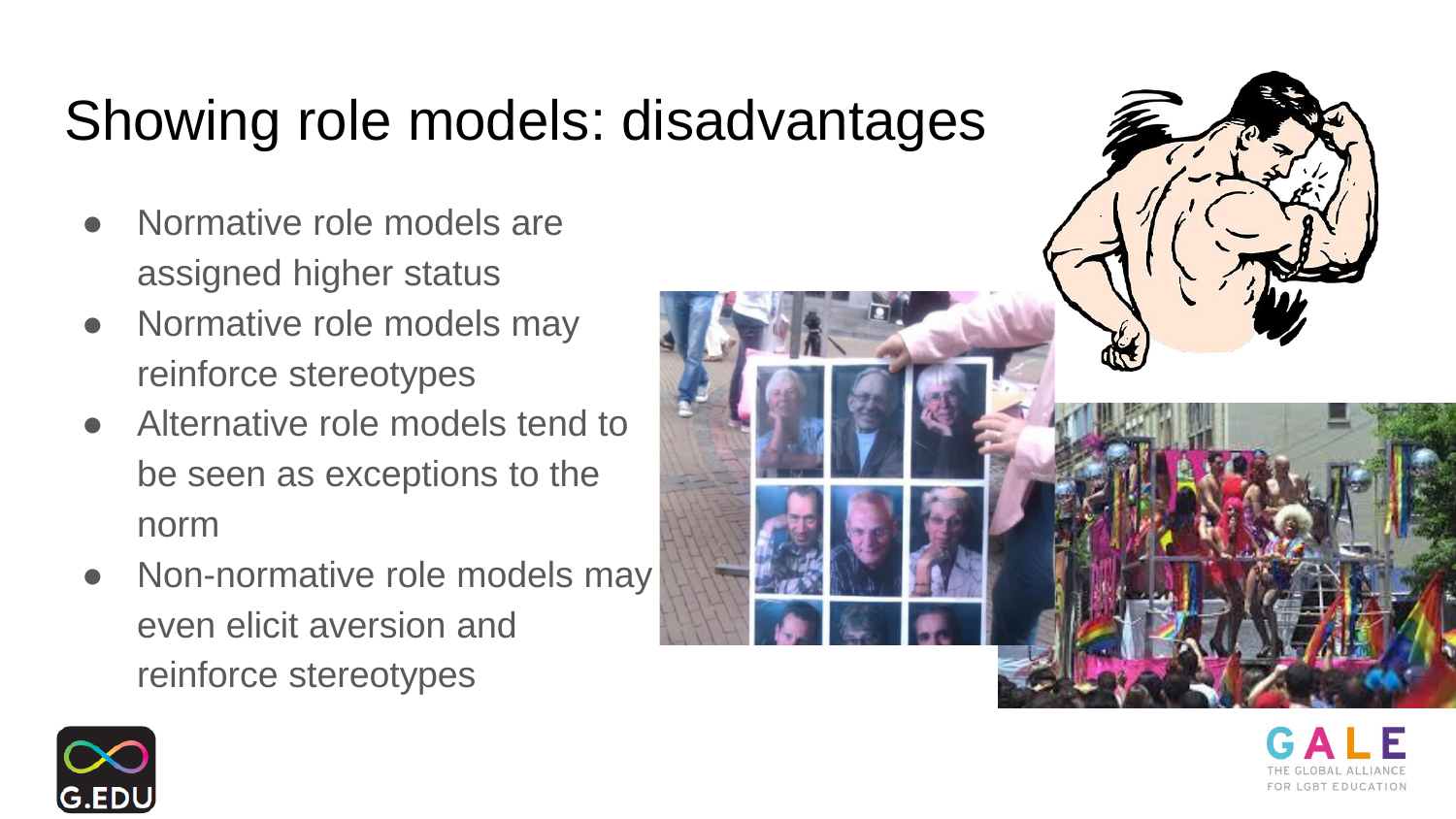## 4. A new method: Emotional reflection through cognitive dissonance

- 1. Introduce principles of diversity and prejudice experientially
- 2. Show normative role models and ask an obviously prejudiced question
- 3. Discuss the arising doubt
- 4. Reflect on the mechanism



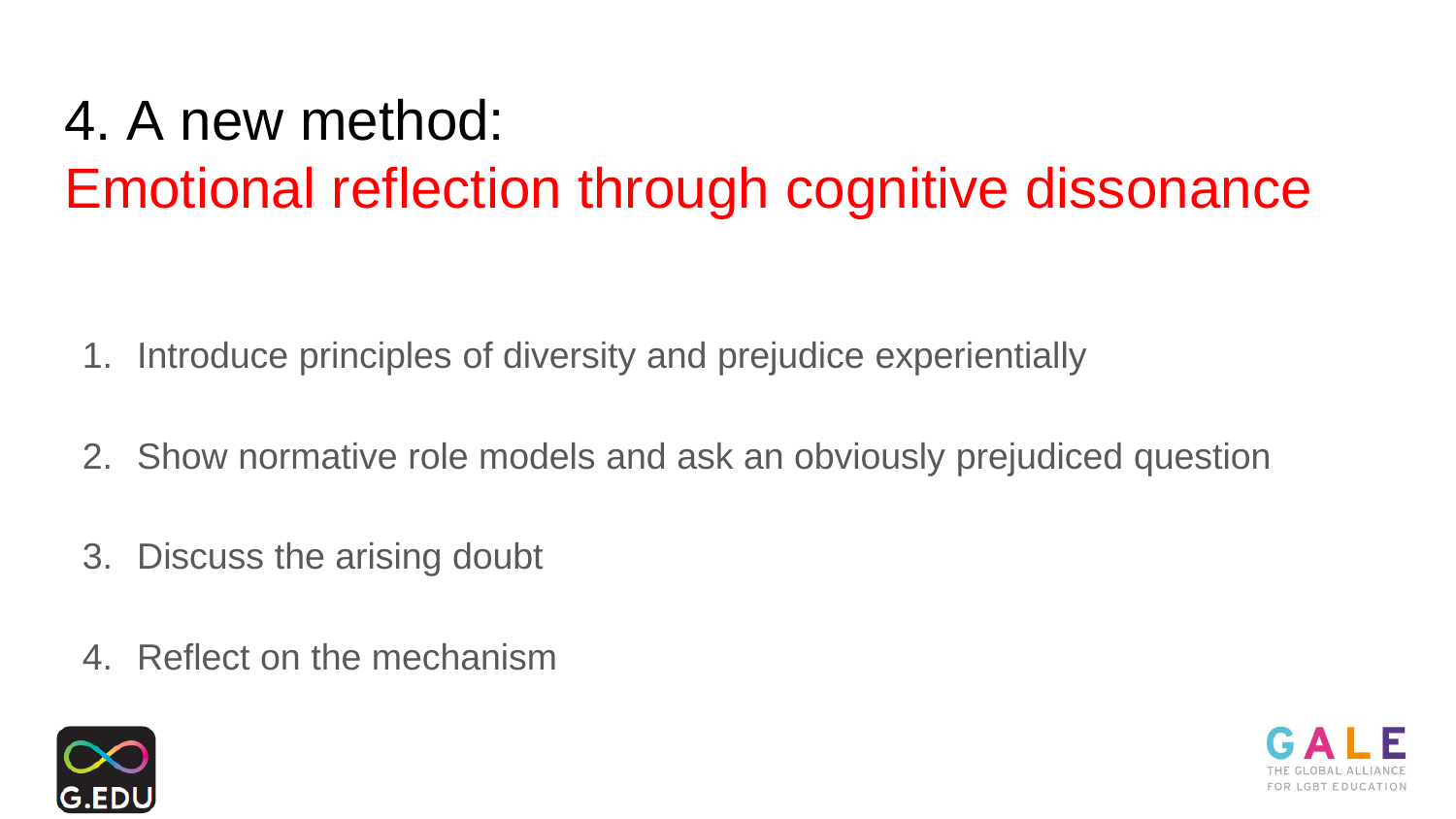#### The introduction to the course (1)

Trigger video "[Bob](https://vimeo.com/25845008)" (3:10) awareness of misleading first impressions/ stereotypes





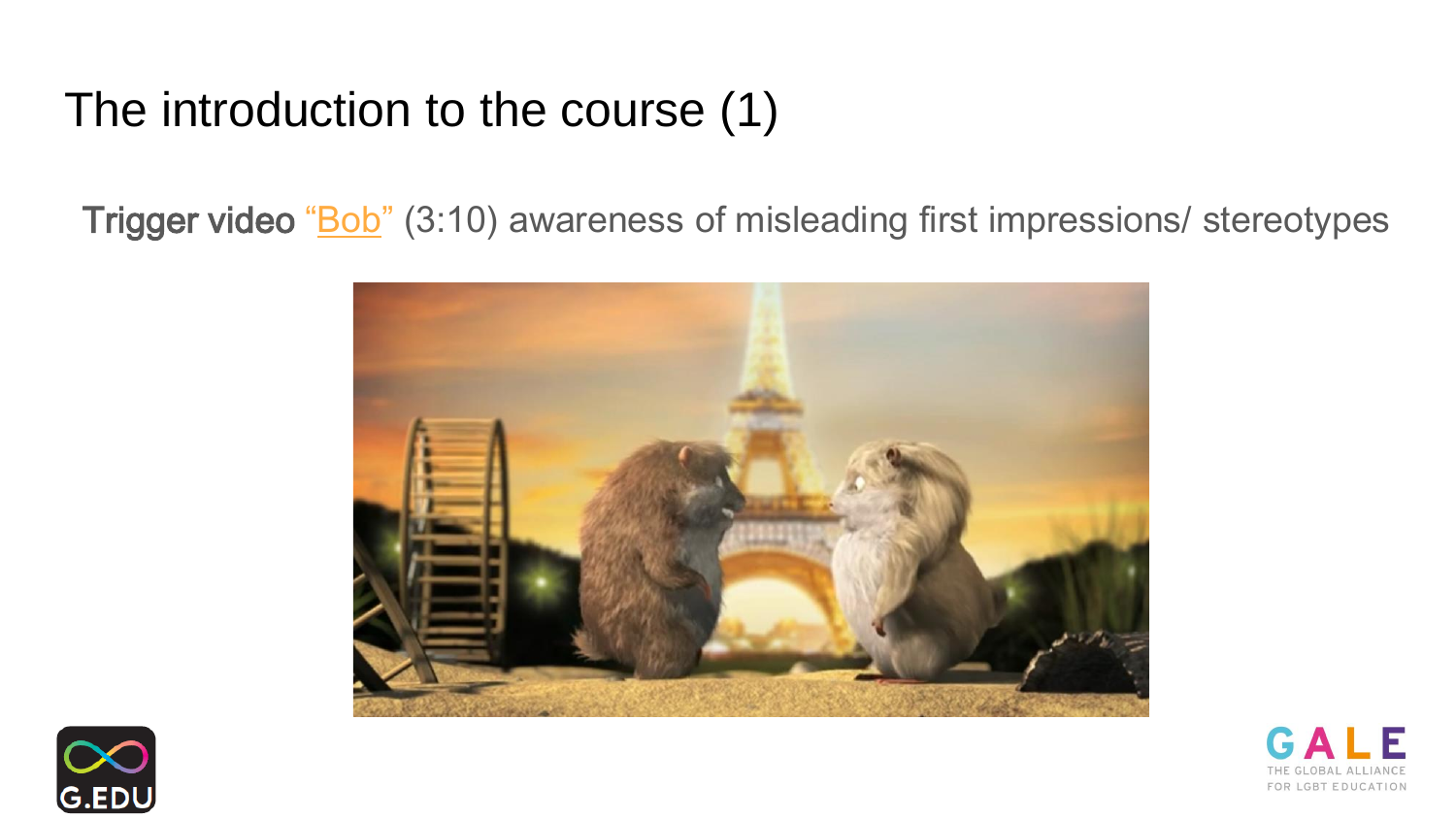#### The introduction to the course (2)

**Short introduction Gender Bread Person**

This figure is called the "genderbread" person.

It shows how "sex" is located in your genitals (although biological sex can also have markers i  $\frac{1}{\text{Expression}}$ your not directly visible genes and hormones), how gender identity originates in your brain, how sexual attraction has to do with love, and how expression is your choice how you overall present yourself. There are no limits.





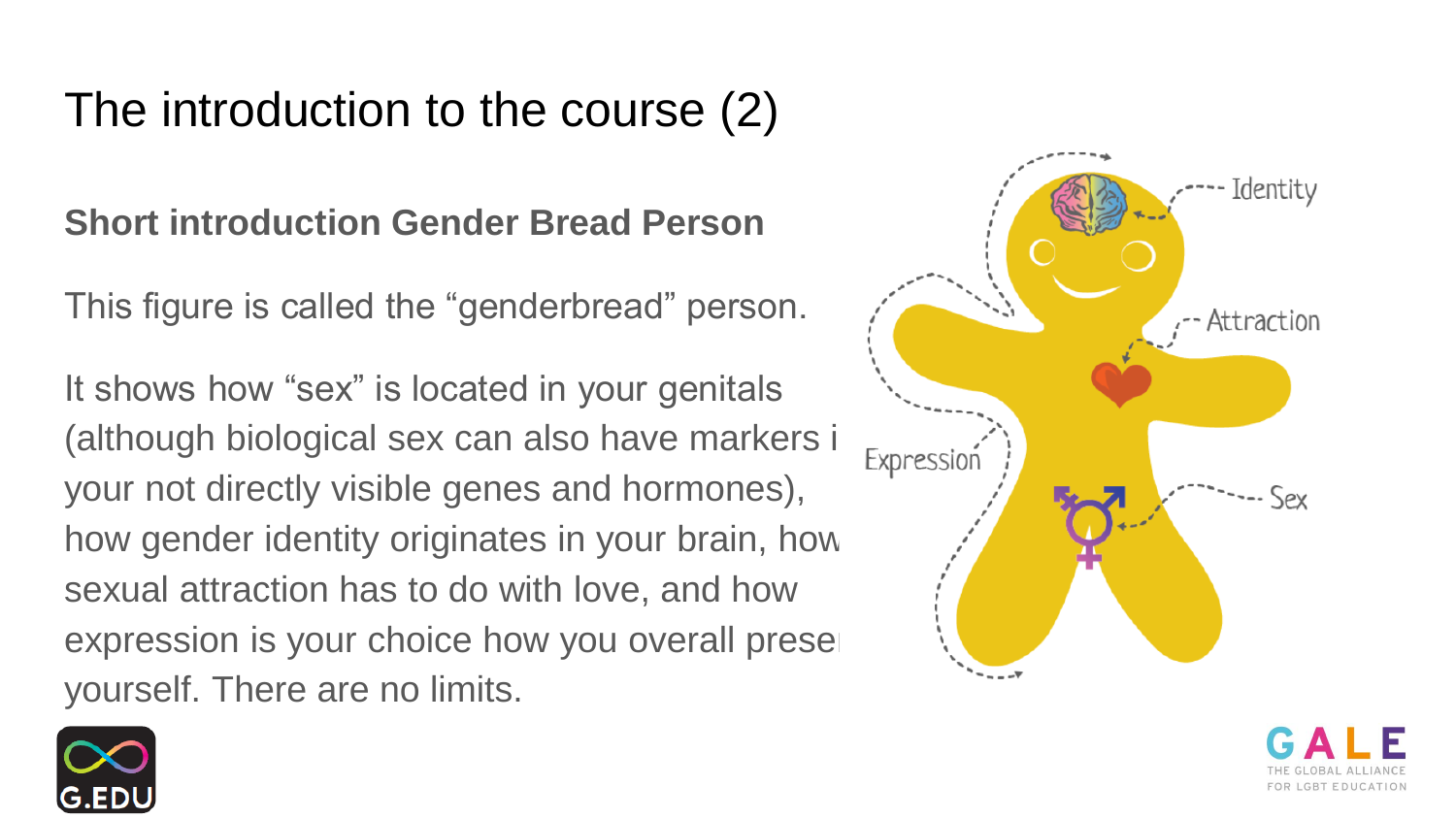### The introduction to the course (3)

#### Is this a man or a woman?





GALF FOR LGBT EDUCATION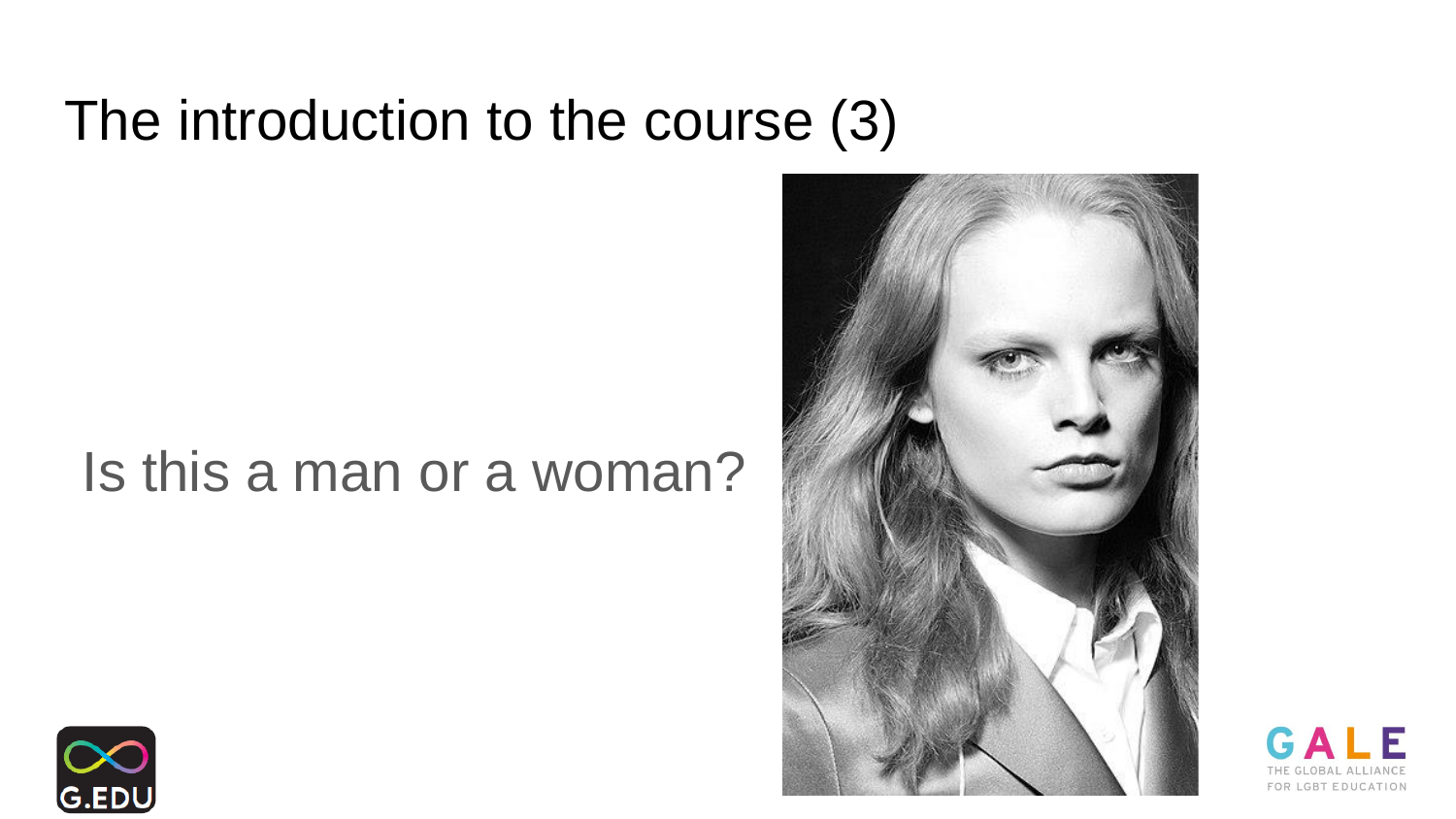## Hanne Gaby Odiele

Model Hanne Gaby Odiele photographed by Ed Kavishe for Fashion Wire Press. In 2017 Odiele disclosed that they have the intersex trait androgen insensitivity syndrome.

Hanne prefers to be called "they" instead of "he" or "she" because their gender is neither male nor female.

#### Copyright Wikimedia Commons



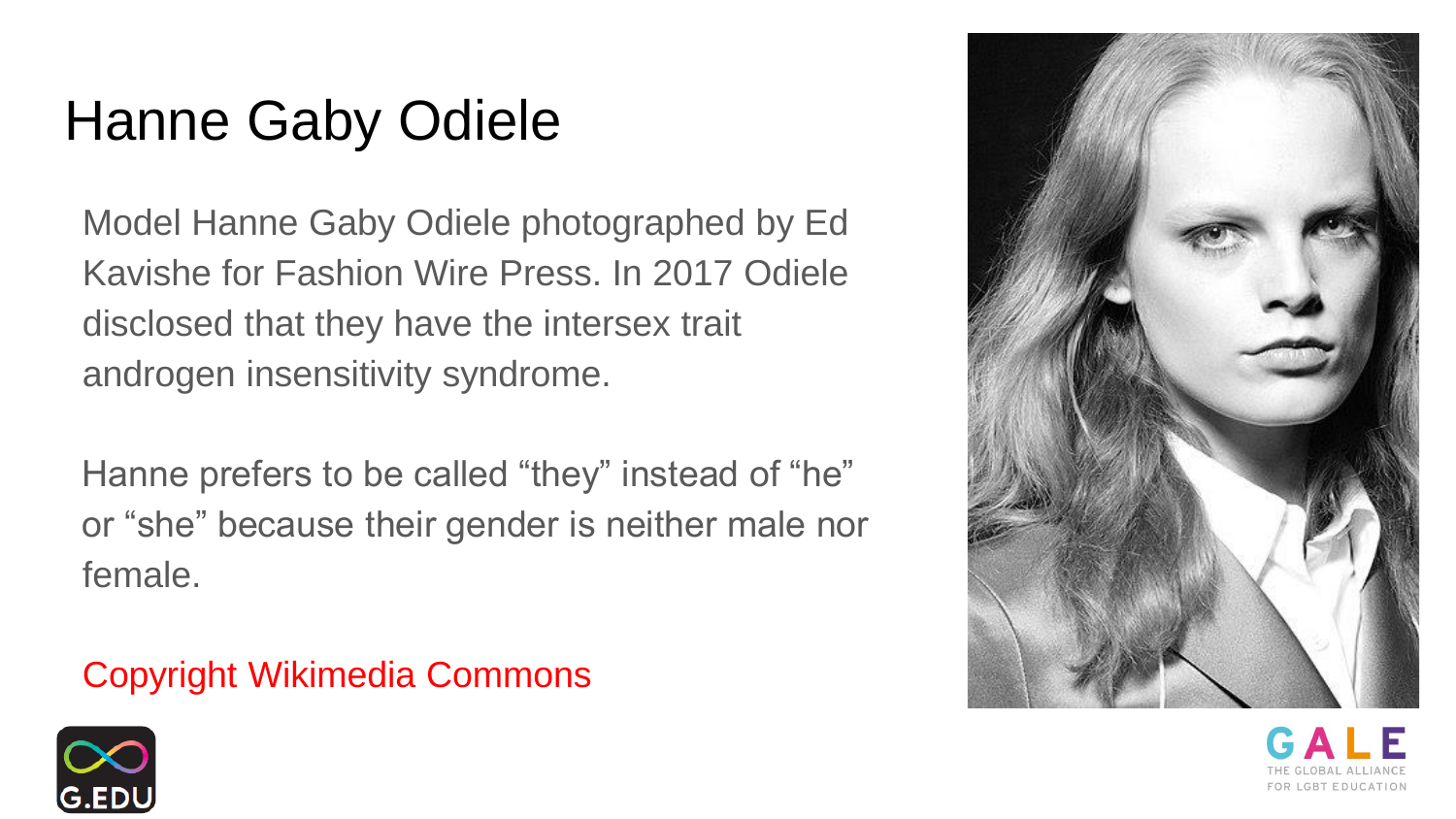

Roshaante Andersen (intersex) Jaime Wilson (trans man) Loiza Lamers (trans woman)

### *Intersex and trans identities*



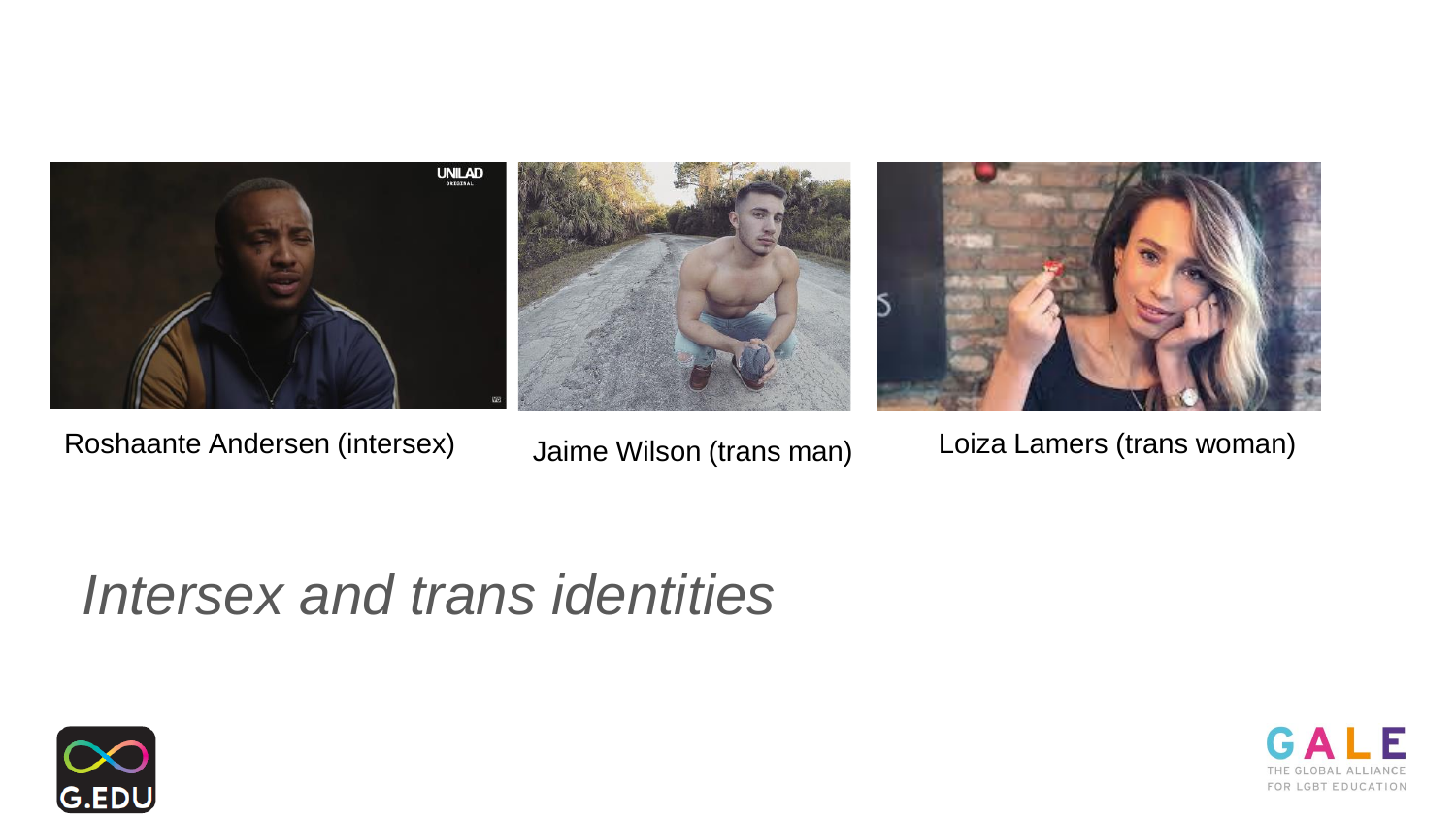### The introduction to the course (4)



Conchita Wurst (drag / transvestite)





Jiro Ghianni (gender free) Kelsey Campbell (gender fluid)





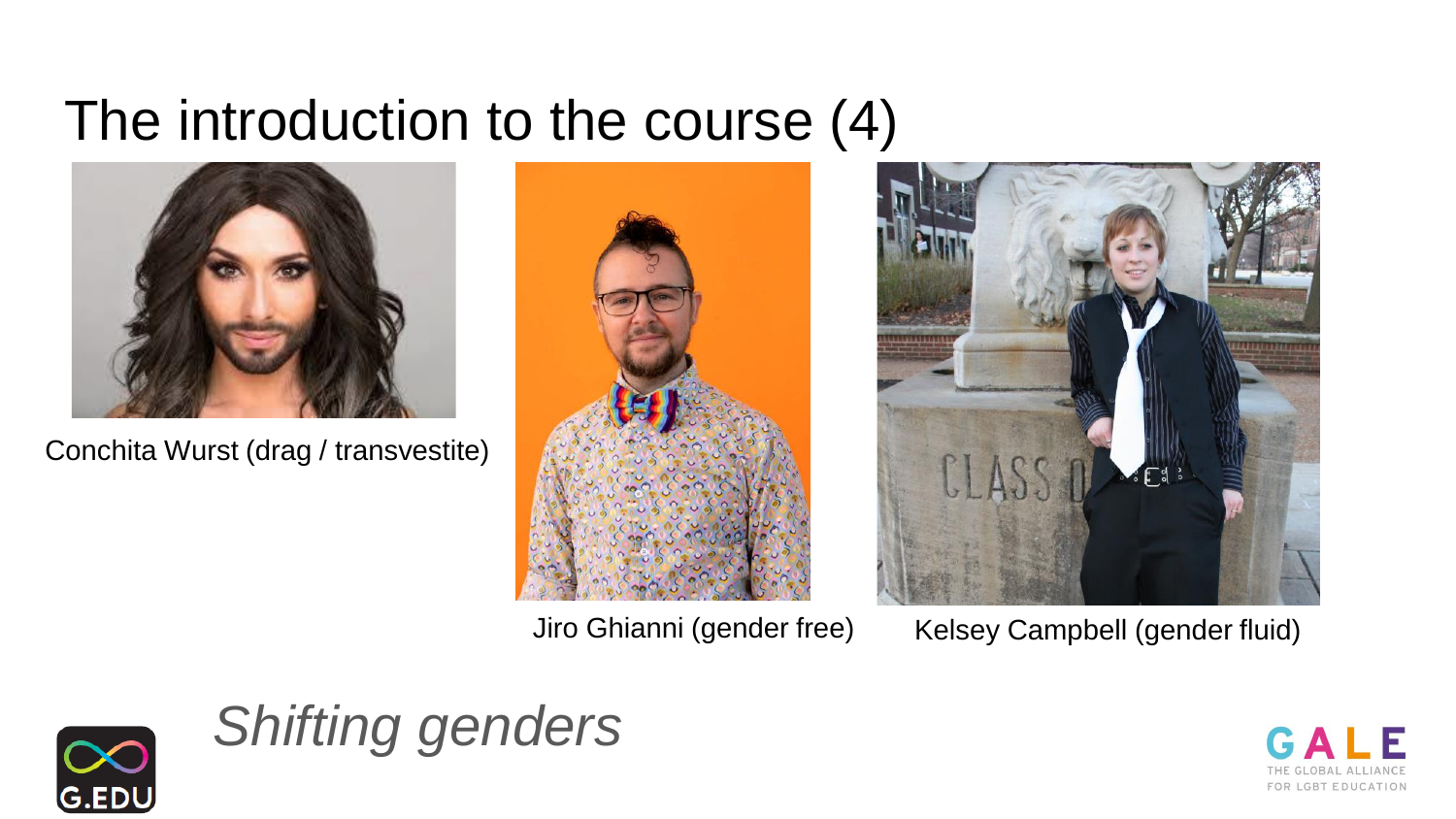## Tracking gendered feelings

*I was asked by a therapist to start tracking my gender fluctuations so that I could understand them better. It was good advice, and because I am a data nerd, I ended up taking it to a whole other level.*

#### **What do you think: is Kelsey more masculine or feminine?**

Source: https://www.gaytascience.com/plot-me-genderfluid/



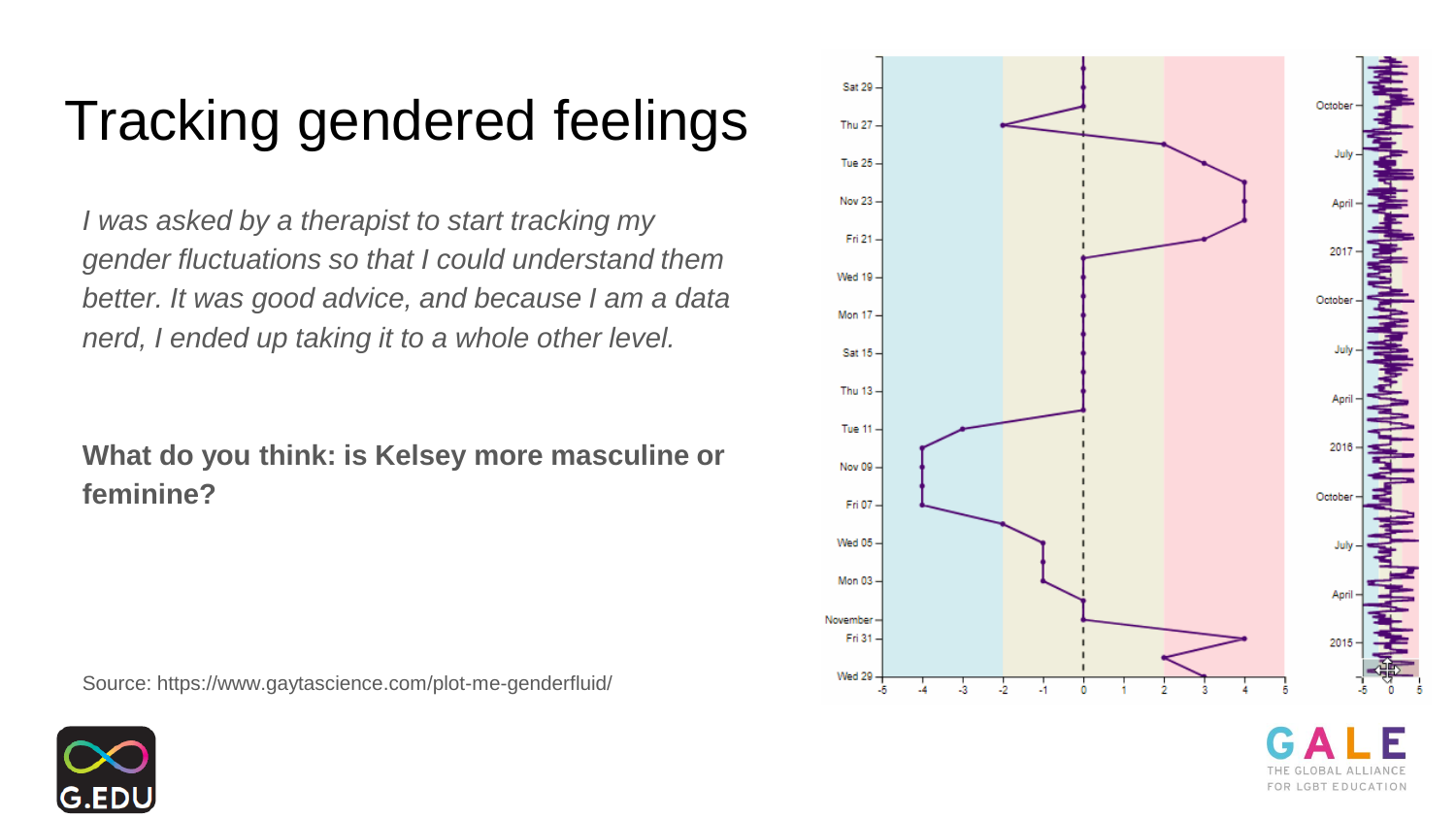### "Confused"

We did a pilot with the method on a lower vocational school in the Netherlands.

This school caters for (mainly) boys, with a second-generation immigrant background and mostly from Muslim families. The school is for boys who are not able to function in a regular school because of their behavioral problems, but they also cannot go to a "special" school (for students with psycho-behavioral disorders).

[A fragment from the pilot…](https://youtu.be/V4NF2b_5vbk)



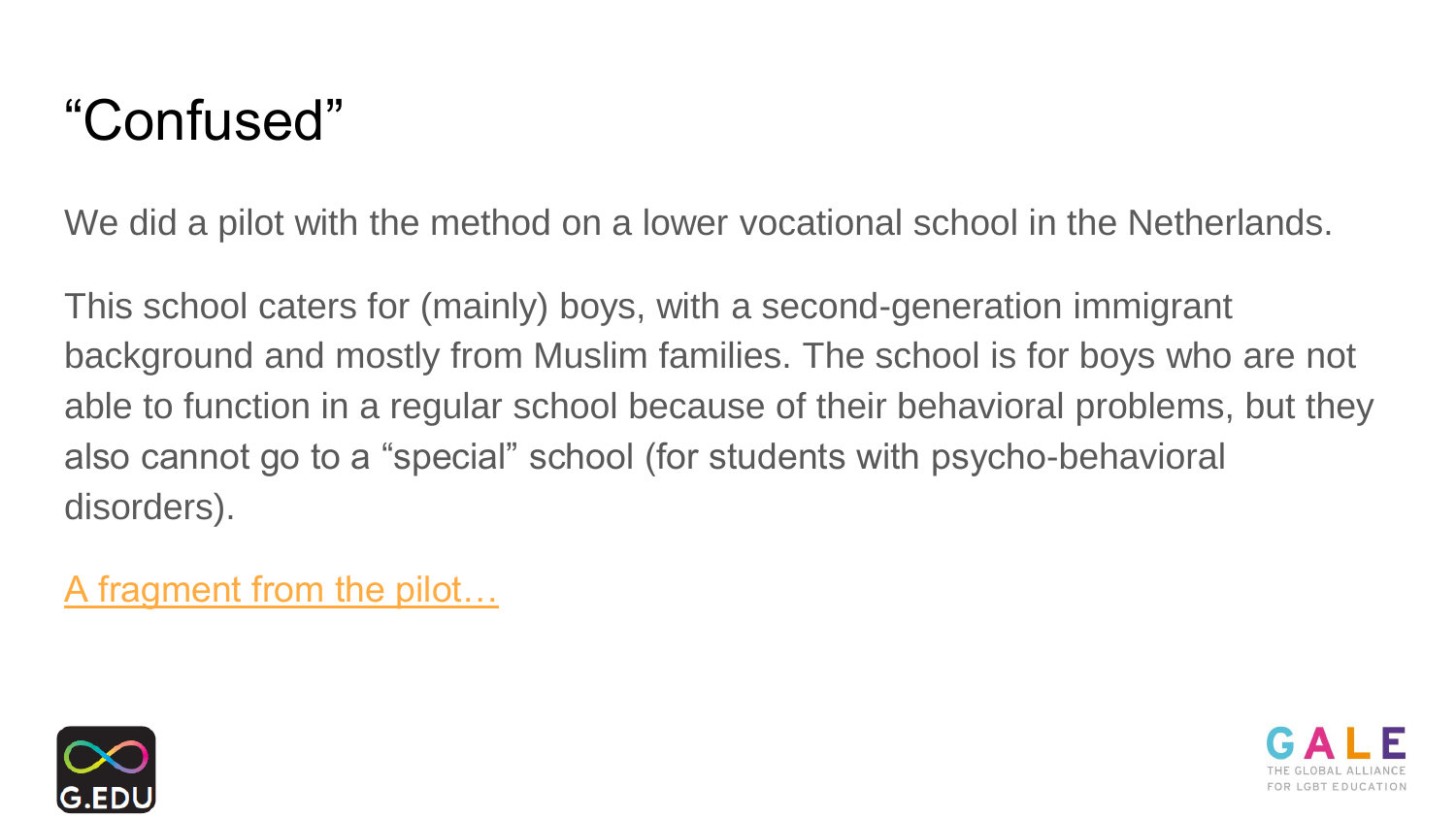### "Confused": who is confused?

- The students say (more or less) the intersex person is confused
- They want to be seen as strong and masculine, they don't admit they are confused themselves
- The teacher is confused by the insistent "guessing" of the students, tries to solve it by explaining "facts"
- The boys cannot harmonize the "contradictory" facts with their strong need to categorize (cognitive dissonance)